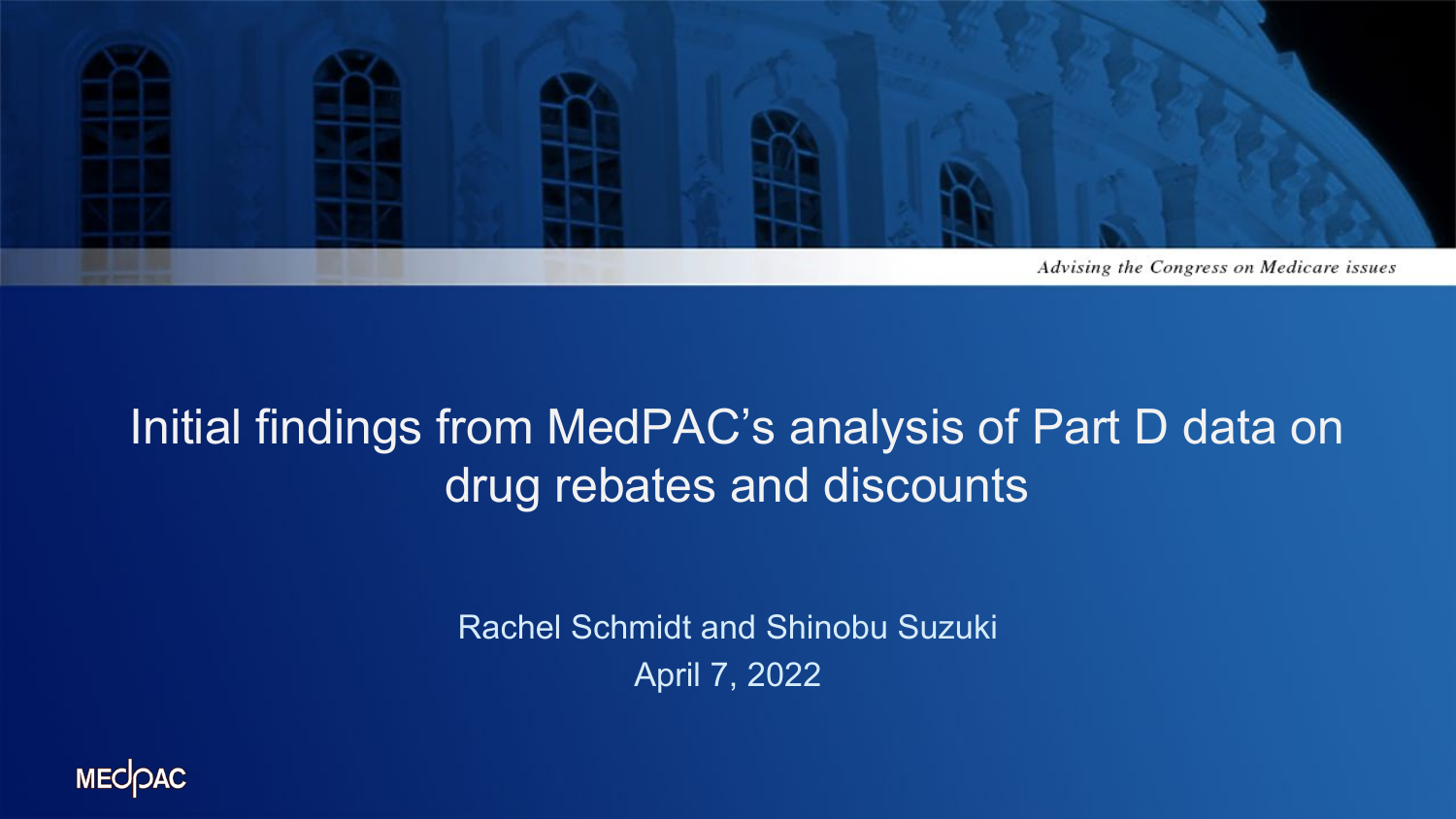Consolidated Appropriations Act, 2021, provides Commission with access to two sets of data

- **Post-sale rebates and fees (direct and indirect** remuneration (DIR) data) for Part D outpatient drugs
- Pricing data for provider-administered drugs under Part B and drugs covered under Medicaid
	- Average sales price (ASP)
	- Average manufacturer price (AMP)
	- **Best price (BP)**

Data subject to disclosure limitations defined by statute

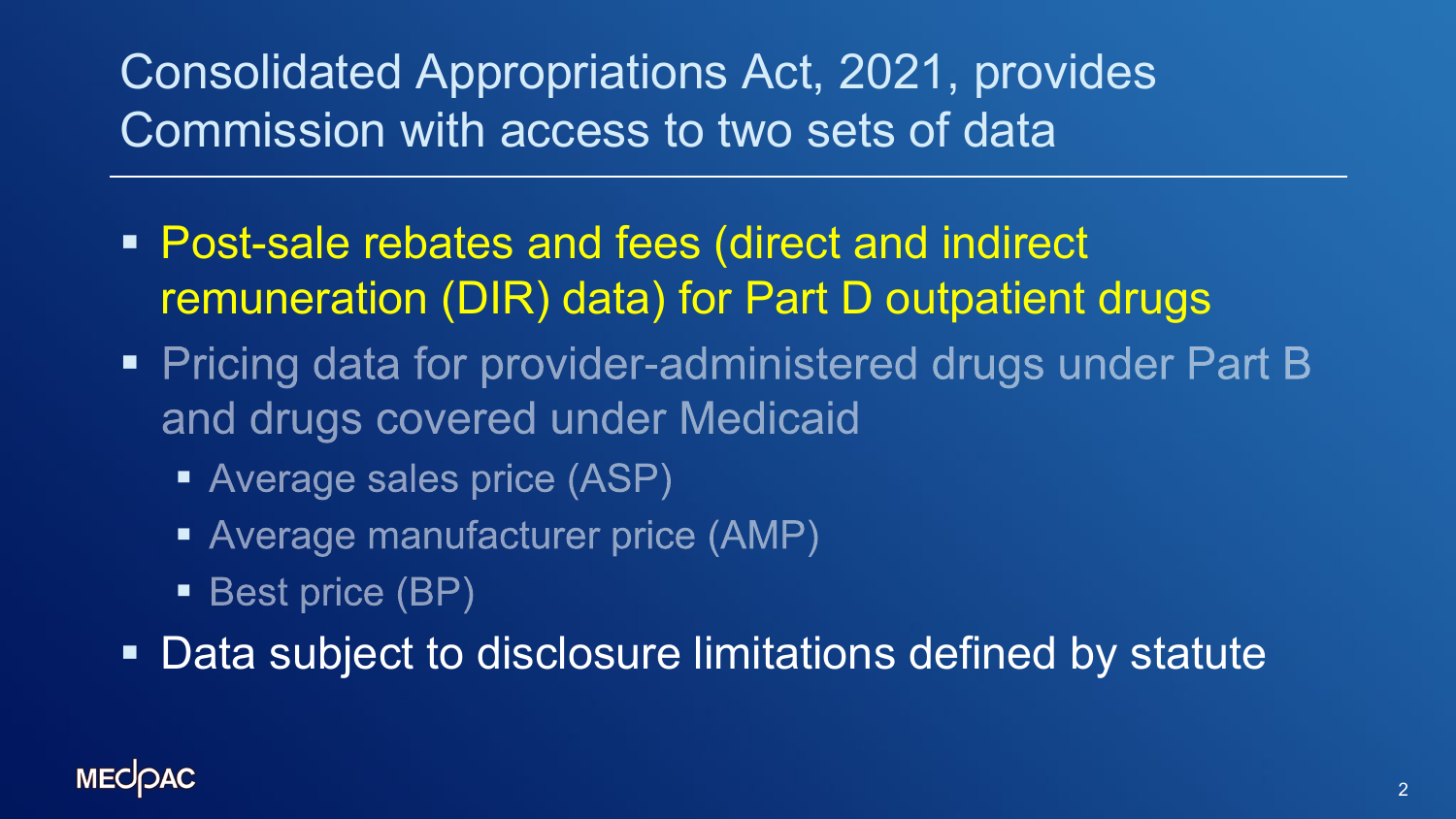Gross drug prices at the pharmacy do not reflect post-sale rebates and pharmacy fees



**MECOAC**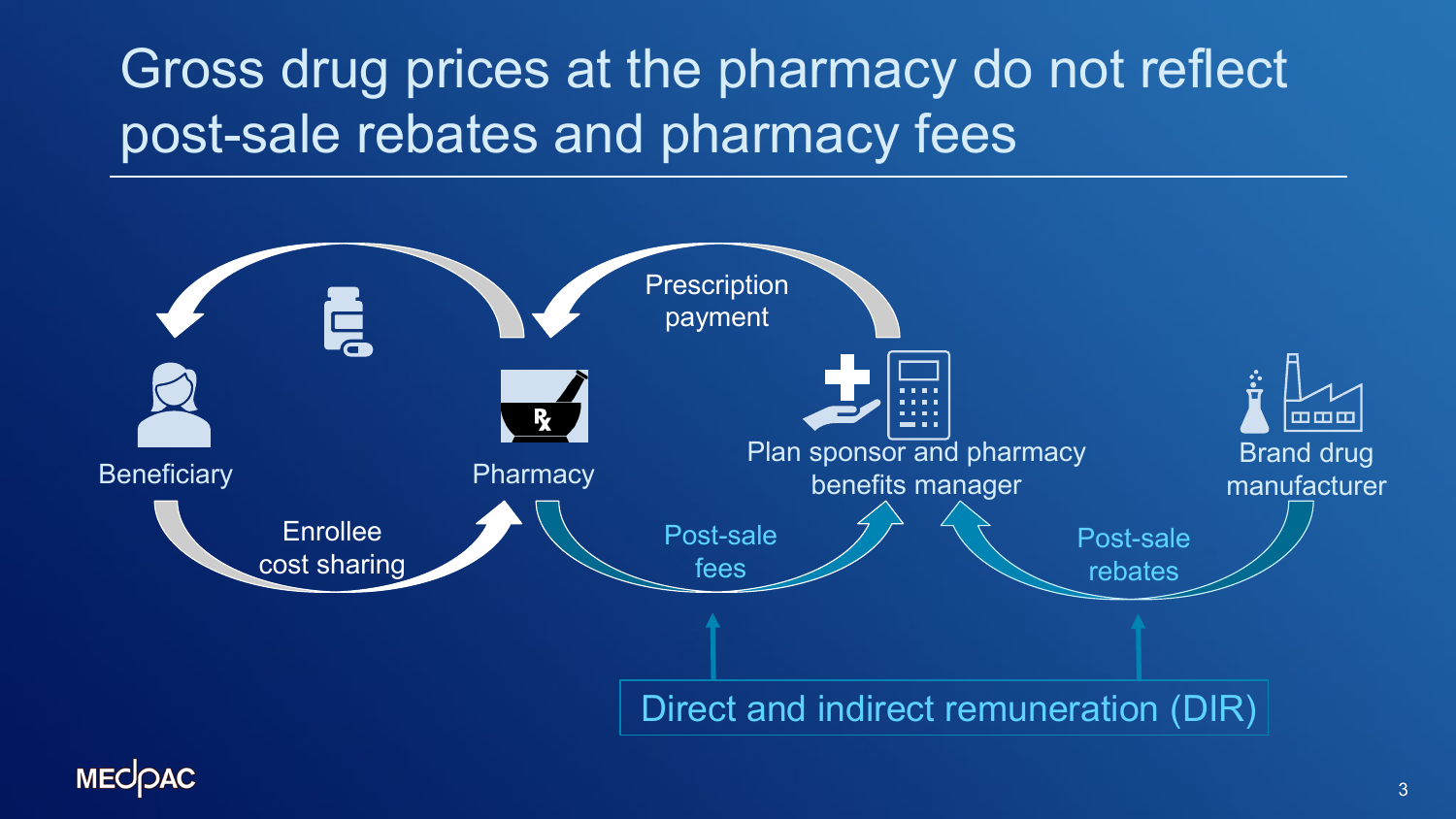## DIR amounts are post-sale price concessions to plan sponsors that decrease a plan's costs

- Used by CMS to "true-up" Medicare's prospective payments to plans with final costs of providing benefits
- Sponsors submit two separate DIR reports for each plan
	- **Summary report shows categories of DIR**
	- **Detailed report shows DIR allocated to specific drugs**
- CMS provided the Commission with both sets of plan reports for 2010-2020

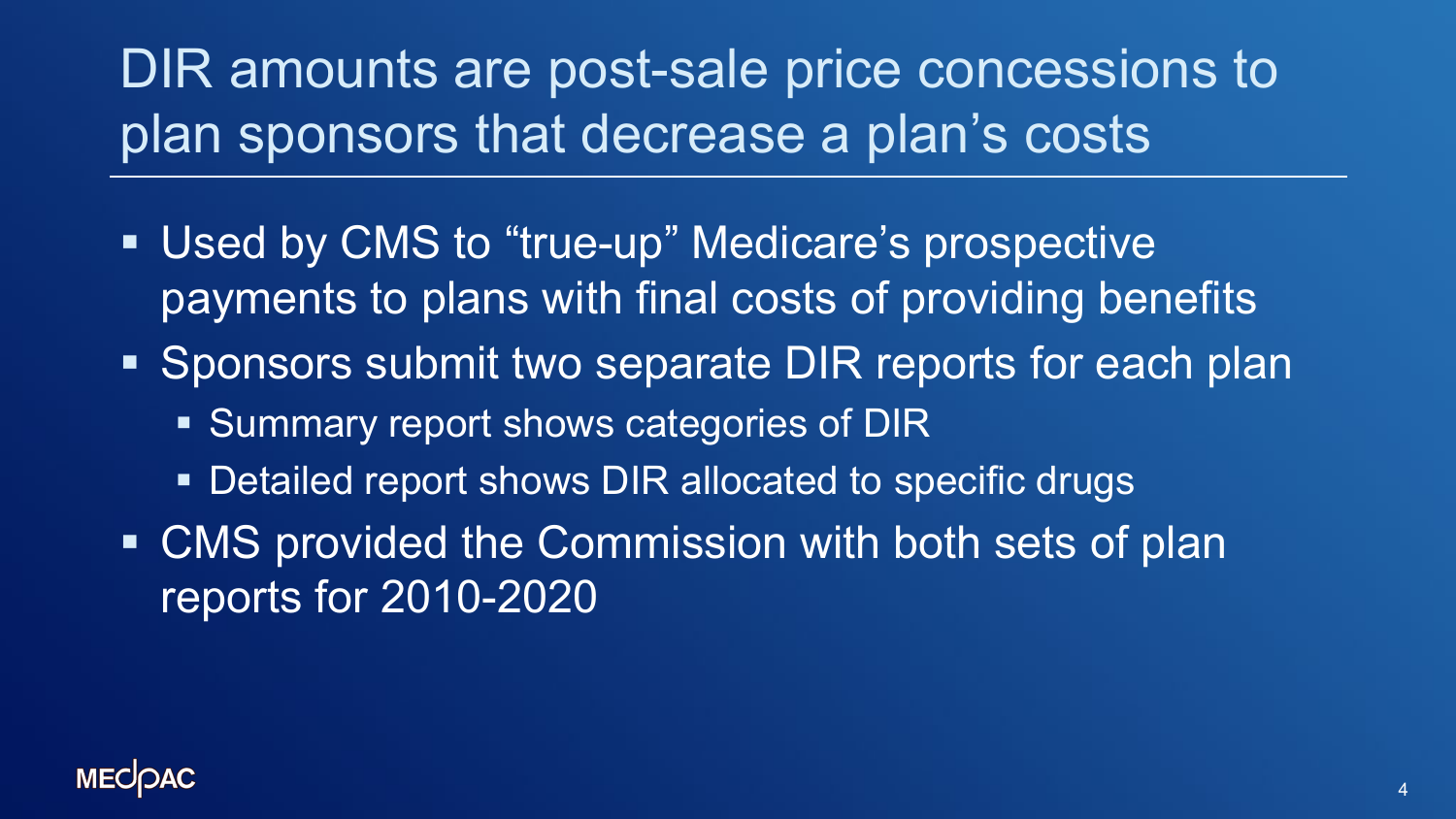## Manufacturer rebates and pharmacy payments accounted for nearly all Part D DIR, 2010-2020



**MECOAC** 

Note: Data are preliminary and subject to change. DIR (direct and indirect remuneration). Totals include minor amounts of all other DIR. Source: MedPAC analysis of plan sponsors' summary DIR reports to CMS.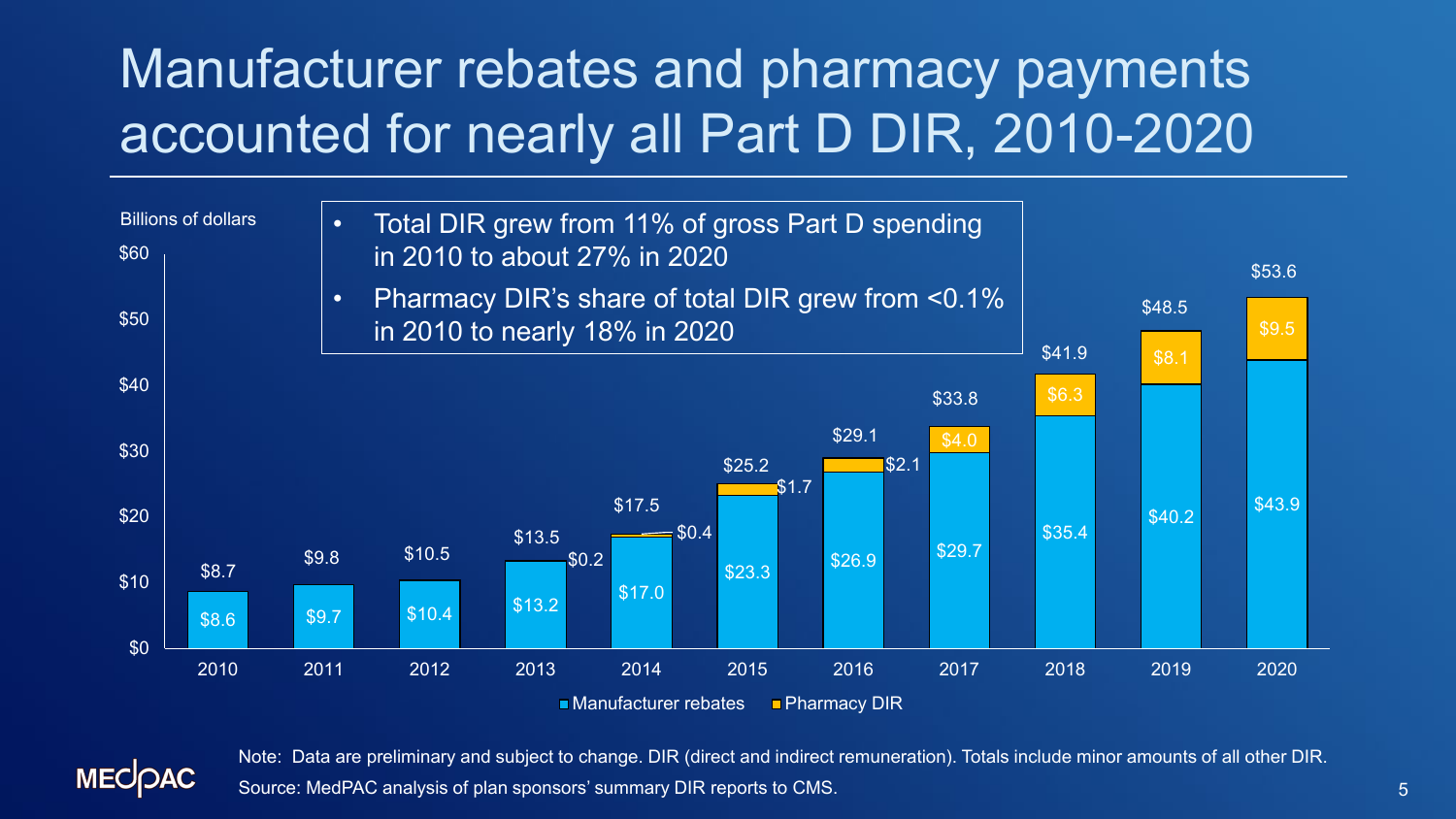DIR amounts provided to the Commission appear to be complete and consistent with other sources

- Reflect reports from nearly all Part D plans
- Consistent with previously published DIR totals
- Amounts in plan summary reports are consistent with data in detailed reports
- **Amounts in plan summary reports are largely consistent** with amounts used to reconcile Medicare's plan payments

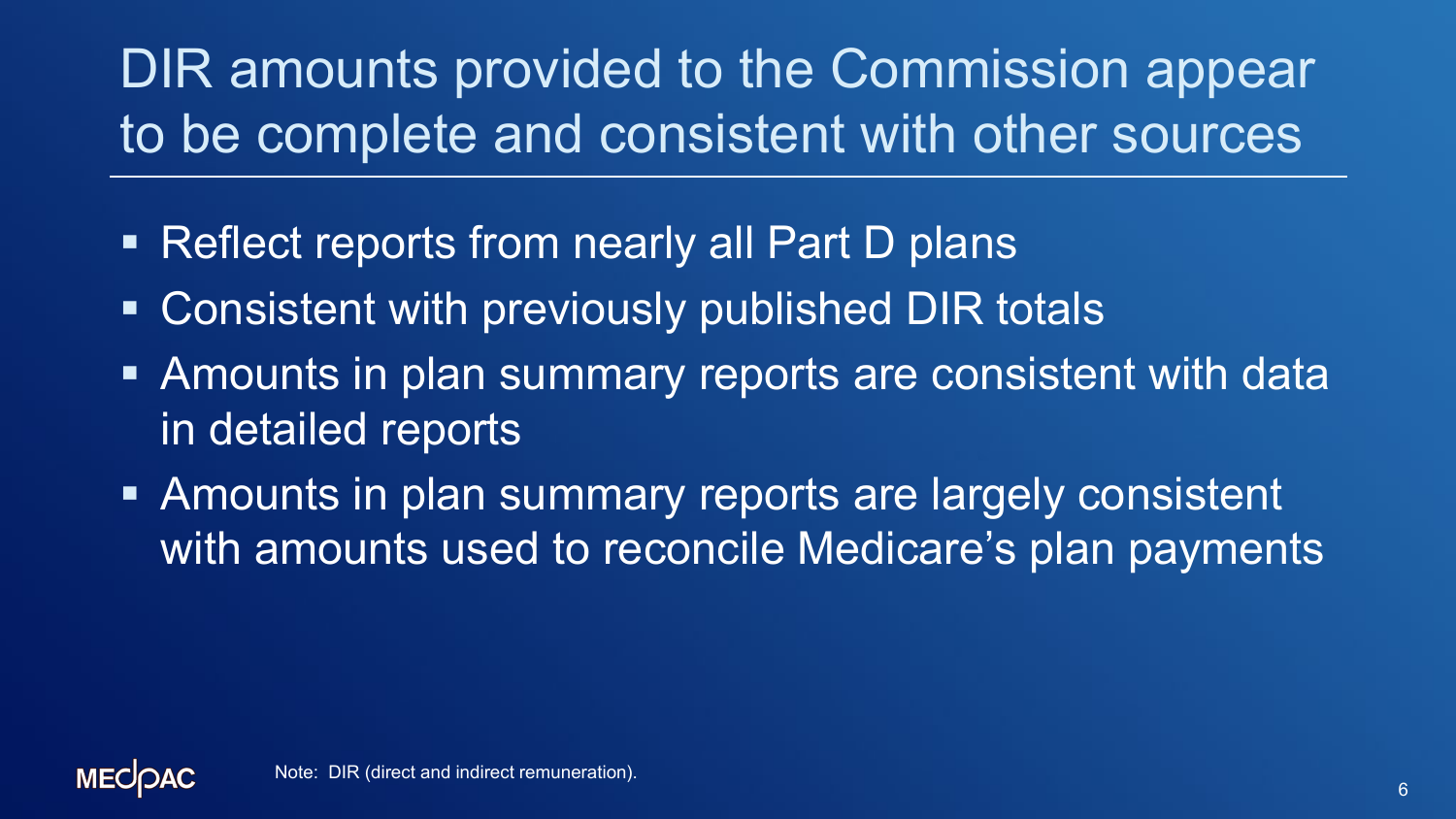## Largest plan sponsors received proportionately more DIR





Note: Data are preliminary and subject to change. DIR (direct and indirect remuneration). Includes each parent organization's combined stand-alone prescription drug plan and Medicare Advantage prescription drug plan enrollment as of July of each year. DIR includes manufacturer rebates, pharmacy fees, and all other price concessions that decrease the cost of providing Part D benefits. Source: MedPAC analysis of enrollment data, prescription drug event data, and plan sponsors' summary DIR reports to CMS.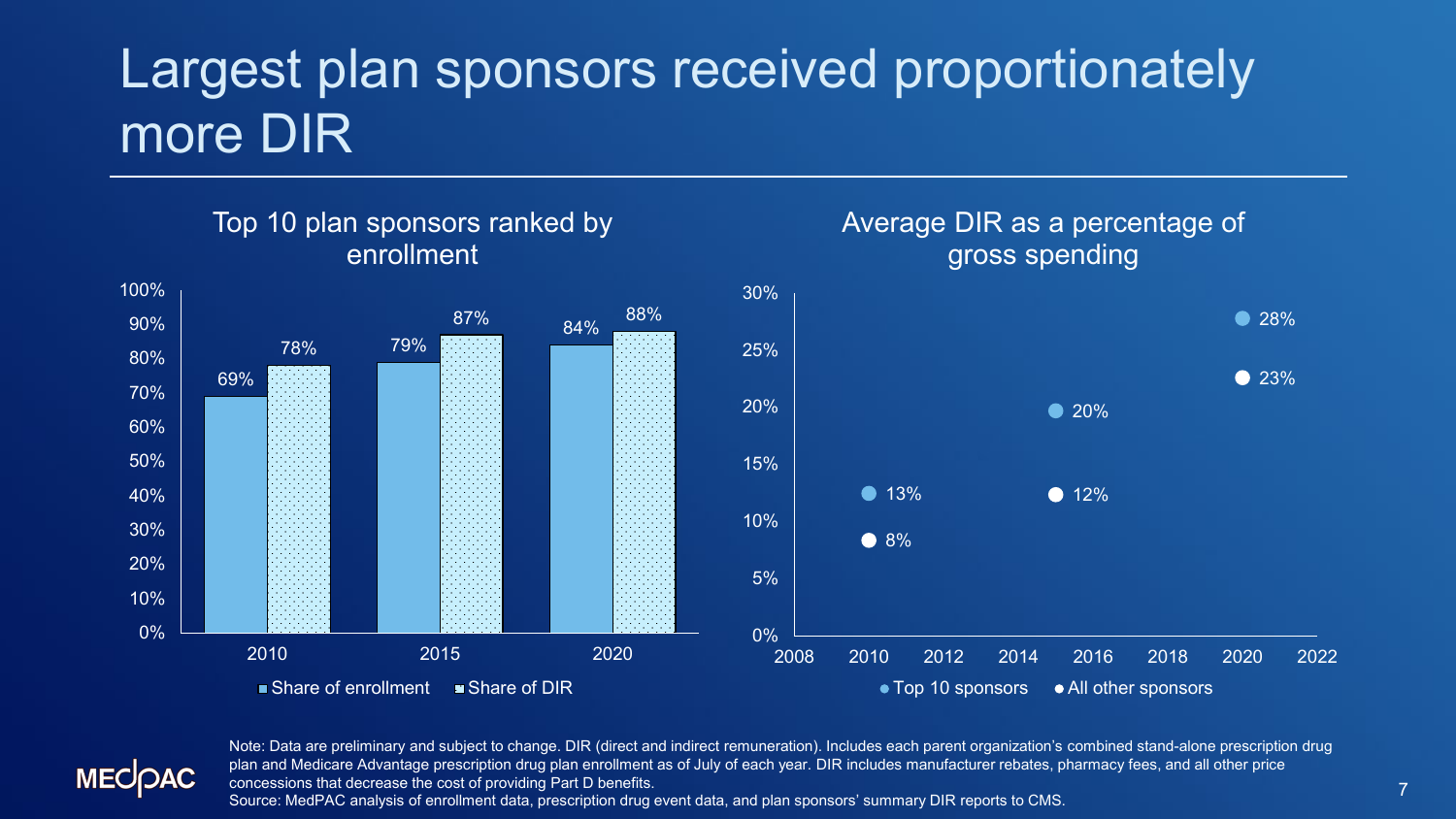Gross spending and spending net of DIR both have important effects on stakeholders

- **Gross spending affects:** 
	- **Coinsurance paid by enrollees and Part D's low-income cost**sharing subsidies
	- **How quickly enrollees reach the OOP threshold**
- Spending net of DIR affects:
	- **Plan bids for basic benefits and enrollee premiums**
	- Medicare's spending on capitated payments, low-income premium subsidies, and reinsurance

Note: OOP (out-of-pocket), DIR (direct and indirect remuneration). We are also assumed to the control of the control of the control of the control of the control of the control of the control of the control of the control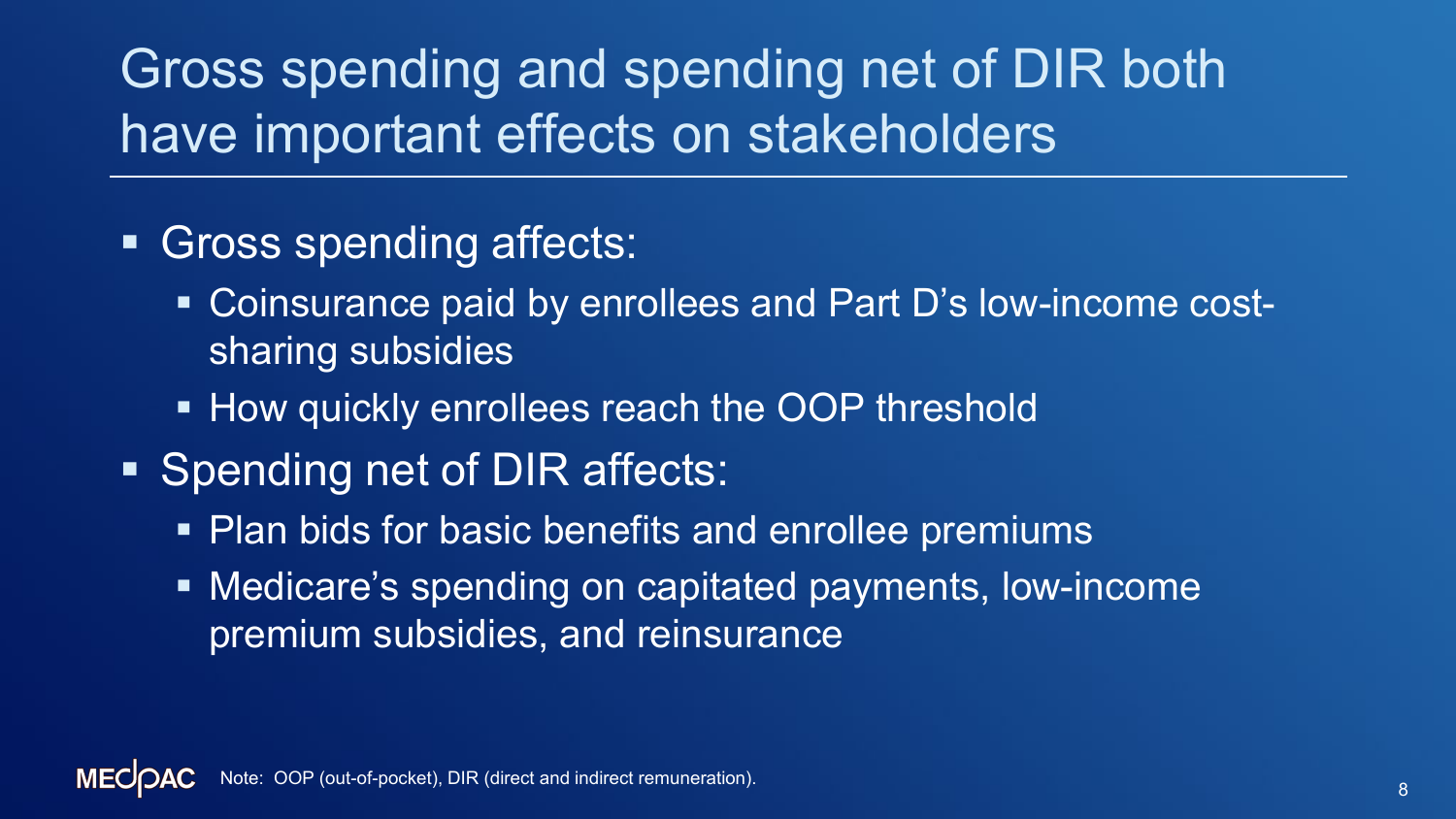## Net of manufacturer rebates, Part D prices for brandname drugs more than doubled between 2010 and 2020





Note: Data are preliminary and subject to change. Assumes plan sponsors' reports of how they allocated rebates by active ingredient are complete and accurate. Assumes plans' annual rebate amounts are distributed uniformly across each year's quarters.

Source: Acumen LLC for MedPAC.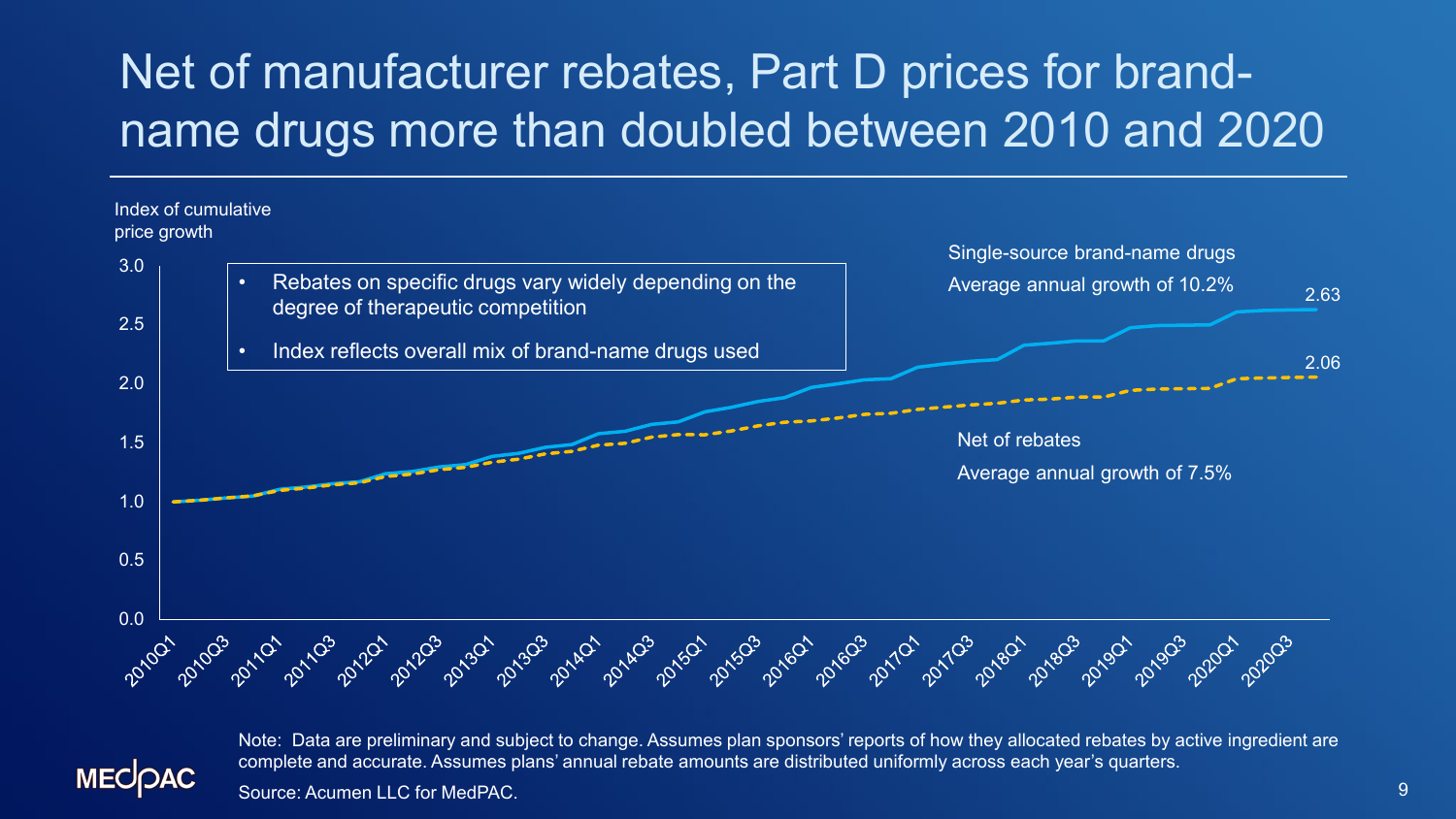# Rankings of therapeutic categories with and without manufacturer rebates in 2019

- Same categories made the top 15 list based on gross and net spending
- **Manufacturer rebates affected the rankings for 10 categories**
- Ranking based on net spending:
	- Fell for categories with higher average rebates (e.g., anticoagulants)
	- Rose for categories with lower average rebates (e.g., antineoplastics)
- Seven categories (out of 15) were in "protected" classes with a broad coverage requirement\*
	- May limit plans' ability to negotiate rebates with manufacturers



Note: Data are preliminary and subject to change. \*Under Part D, plan formularies must include "all or substantially all" drugs in six protected classes (anticonvulsants, antidepressants, antipsychotics, immunosuppressants, antiretrovirals, and antineoplastics). Three of the seven therapeutic categories were antineoplastics, which is one of the six protected classes. Source: MedPAC analysis of Part D prescription drug event and direct and indirect remuneration data.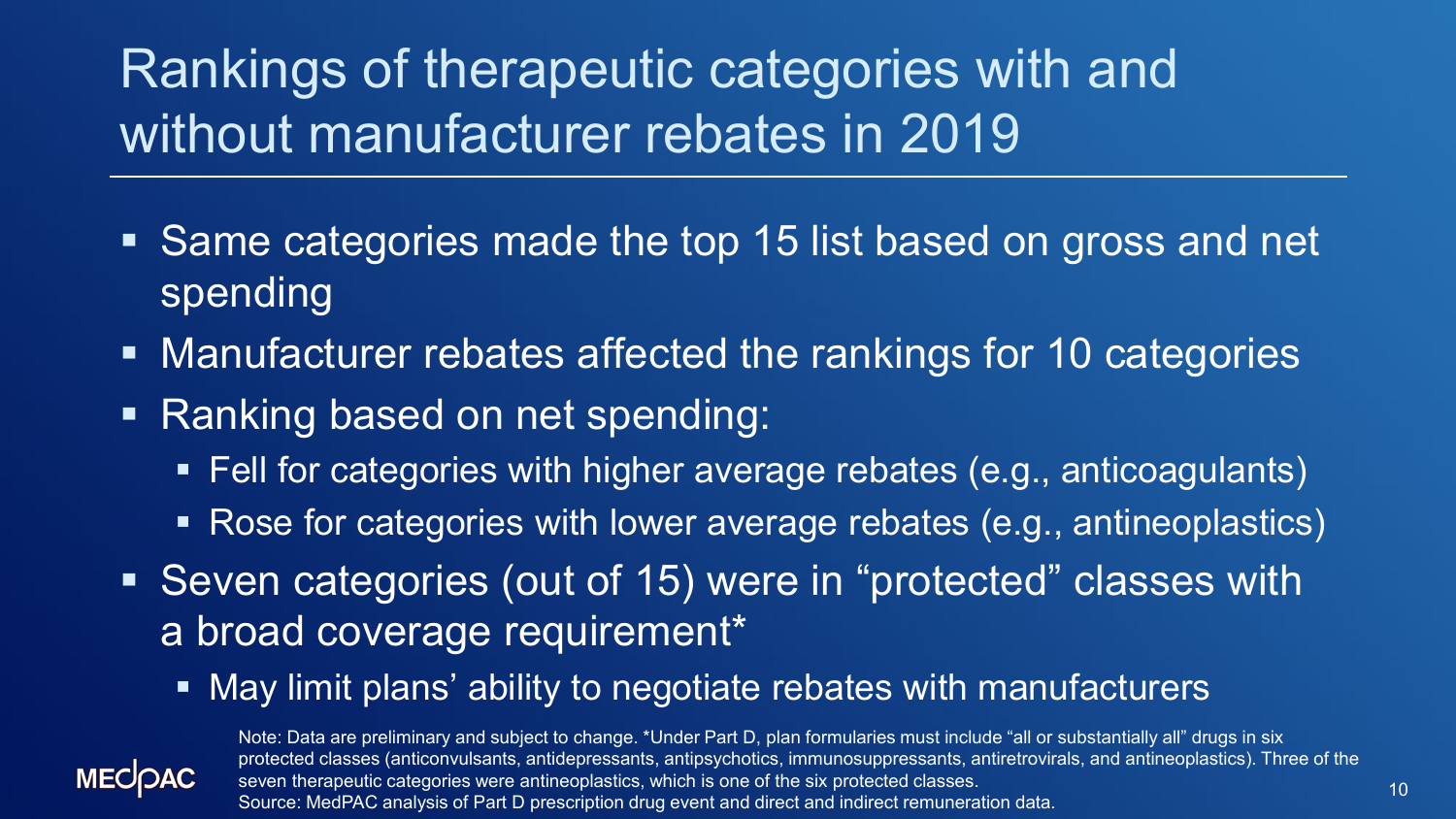## Gross and net spending for high-priced drugs grew rapidly, 2010-2020





Note: Data are preliminary and subject to change. Net spending is gross spending accounting for manufacturer rebates. Source: MedPAC analysis of Part D prescription drug event and direct and indirect remuneration data.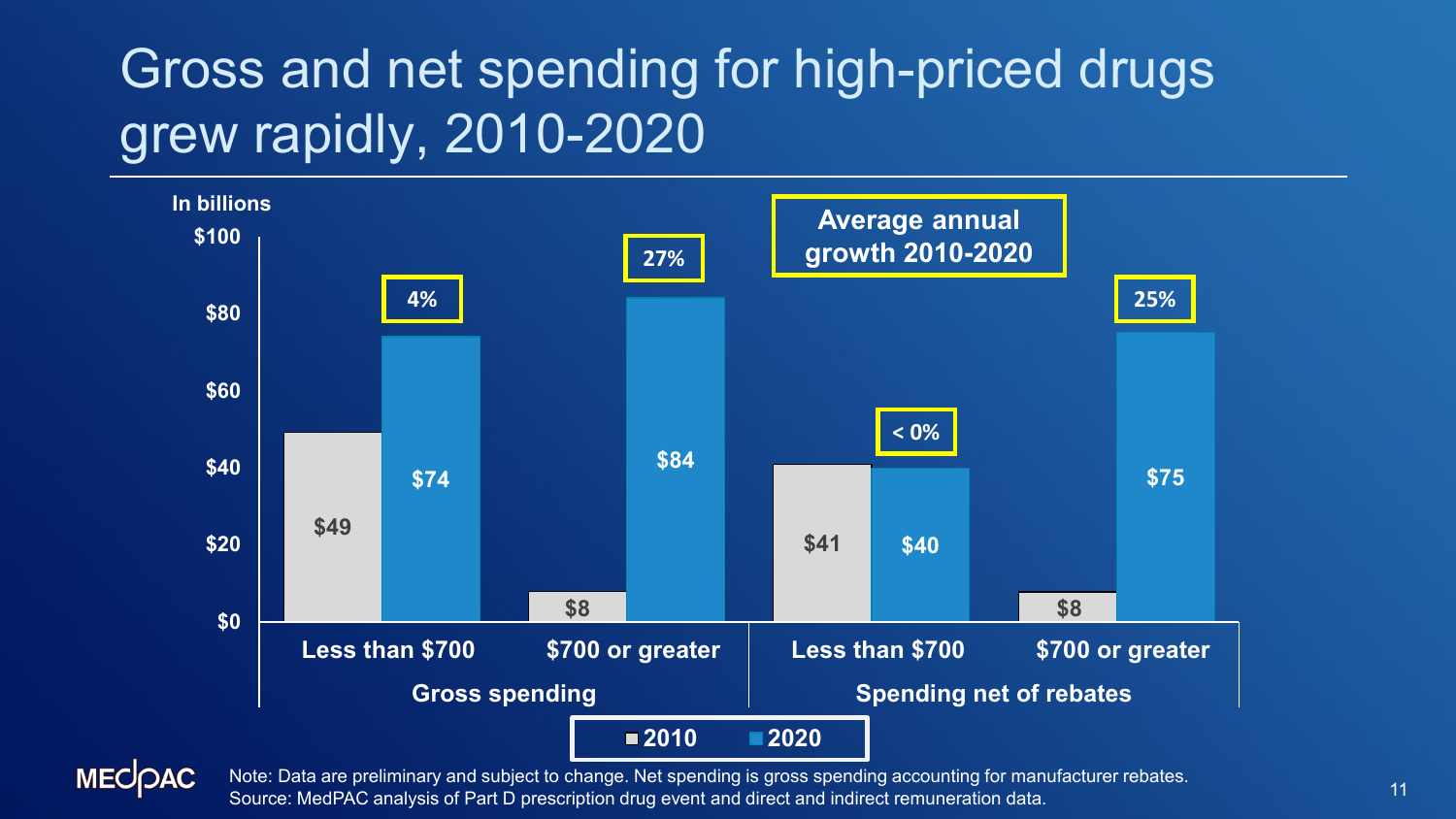# In 2020, a disproportionate share of manufacturer rebates was for drugs with prices below \$700

- *Rebates totaled \$43 billion, up from \$8.5 billion in 2010*
- *Brand drugs priced*
	- *At or above \$700***:** *53% of gross spending 21% of rebates*
	- *Below \$700***:**  *47% of gross spending 79% of rebates*



**MECOAC** 

Note: Data are preliminary and subject to change. Gross spending is the amount paid for drugs at the pharmacy, excluding dispensing fees and sales tax, and before accounting for postsale rebates or discounts.

Source: MedPAC analysis of Part D prescription drug event and direct and indirect remuneration data.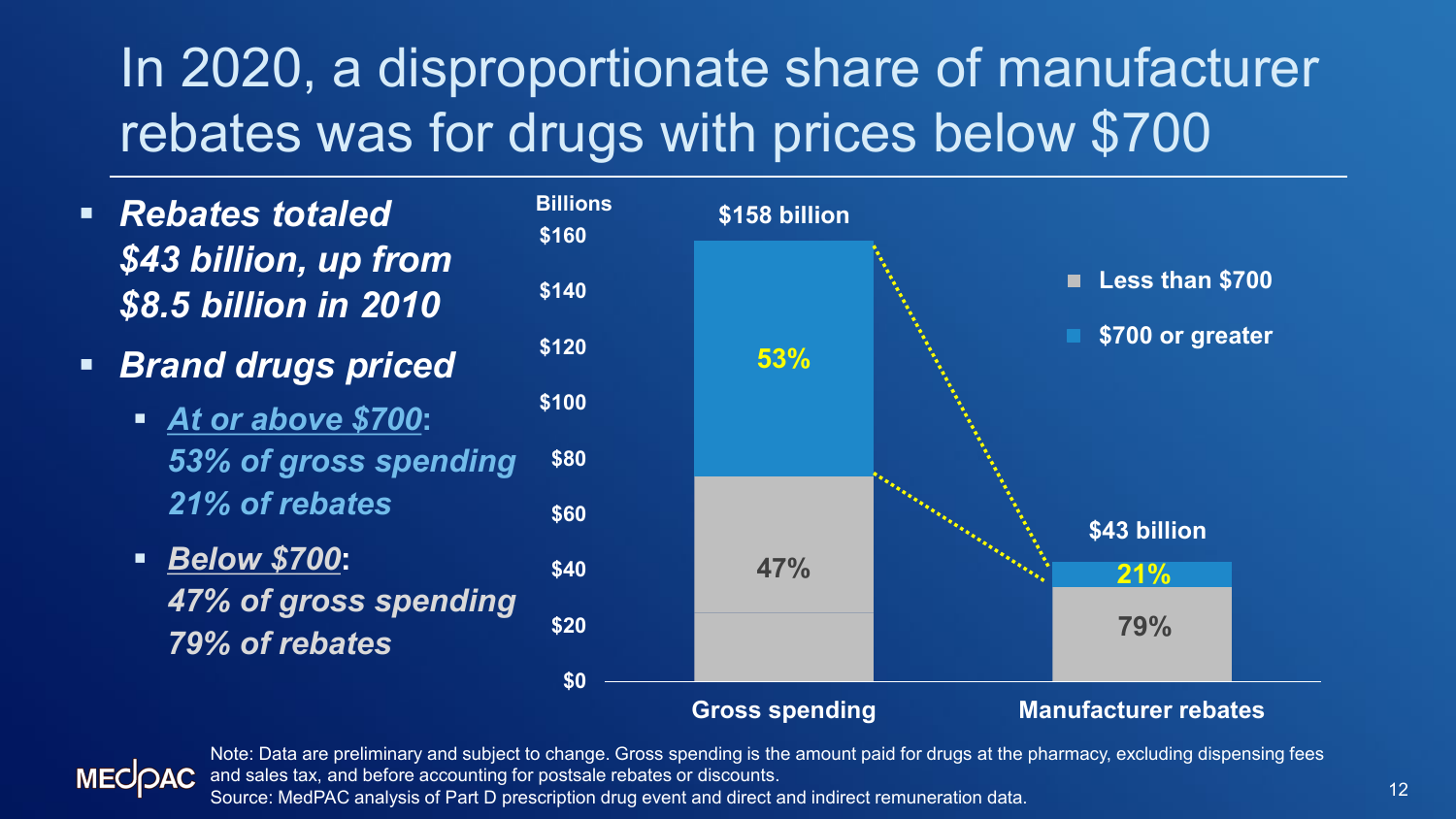Fewer and proportionately smaller rebates among drug products with the highest prices

#### **Rebates for brand-name drugs, 2020**

|                        |                                        |  | <b>Share of</b>                |                   | <b>Rebated products</b>                   |     |  |
|------------------------|----------------------------------------|--|--------------------------------|-------------------|-------------------------------------------|-----|--|
| <b>Price category*</b> | <b>Number of</b><br>unique<br>products |  | products<br>with any<br>rebate | <b>Mean price</b> | Rebate as a<br>share of gross<br>spending |     |  |
| $<$ \$400              | 911                                    |  | 55%                            | \$251             |                                           | 51% |  |
| \$400-\$699            | 353                                    |  | 58                             | 486               |                                           | 44  |  |
| \$700-\$2,499          | 400                                    |  | 33                             | 972               |                                           | 32  |  |
| \$2,500-\$9,999        | 273                                    |  | 31                             | 4,745             |                                           | 15  |  |
| $\geq$ \$10,000        | 242                                    |  | 15                             | 13,830            |                                           | 11  |  |

Note: Data are preliminary and subject to change. \*Based on the median price for a standardized prescription before postsale rebates or **MECOAC** discounts.

Source: MedPAC analysis of Part D prescription drug event and direct and indirect remuneration data.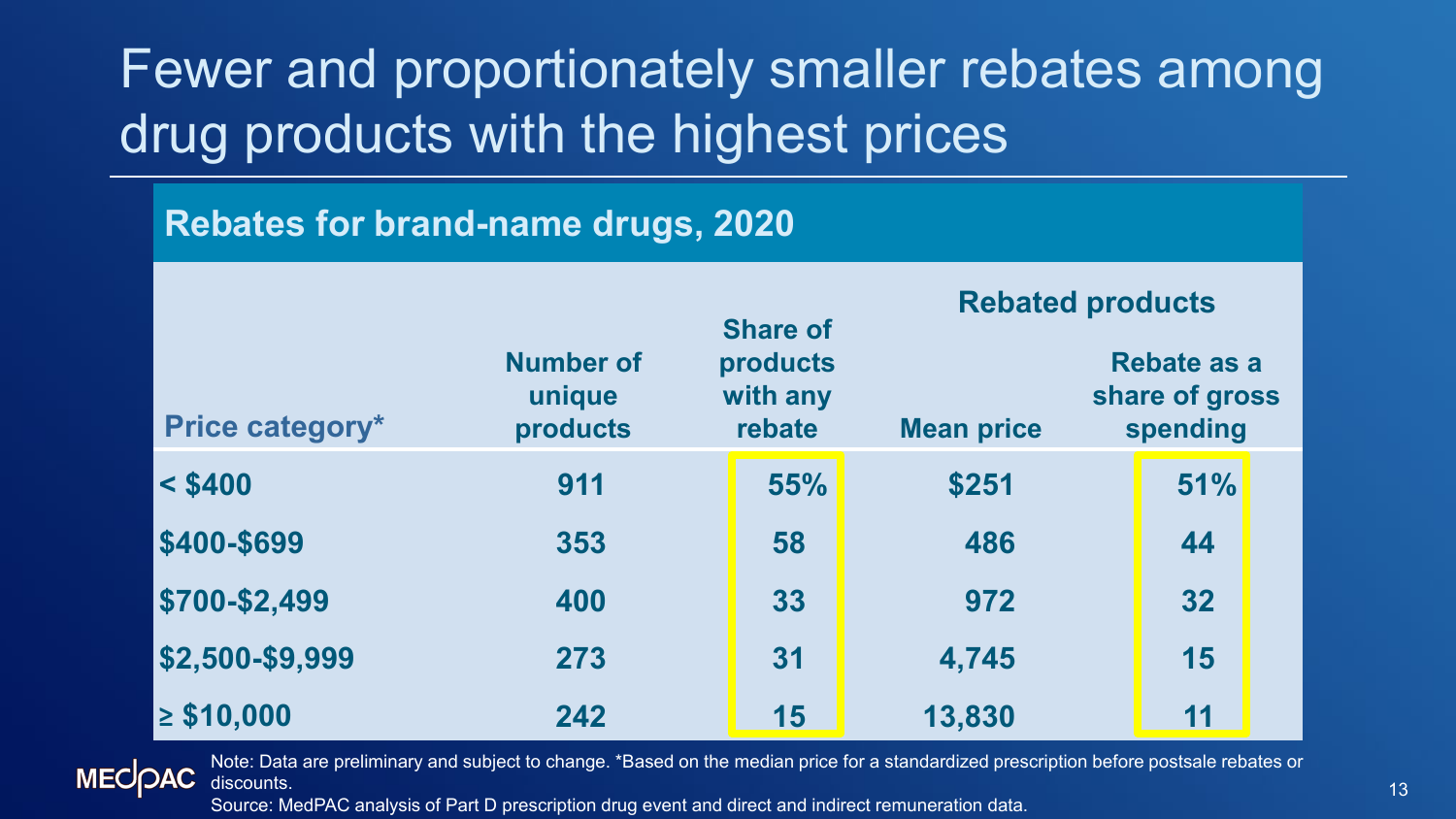

- DIR amounts provided to the Commission appear to be complete and consistent with other published totals
- **Largest plan sponsors received proportionately more DIR**
- In 2019, same therapeutic categories had highest gross and net spending, but rebates affected rank order
- Net of rebates, between 2010 and 2020:
	- **Prices for brand-name drugs more than doubled in Part D**
	- Spending for high-priced drugs grew rapidly
- In 2020, higher-priced drugs had fewer and proportionately smaller **rebates** 
	- **May reflect lack of therapeutic competition**
	- **But some high-priced drugs had larger rebates**